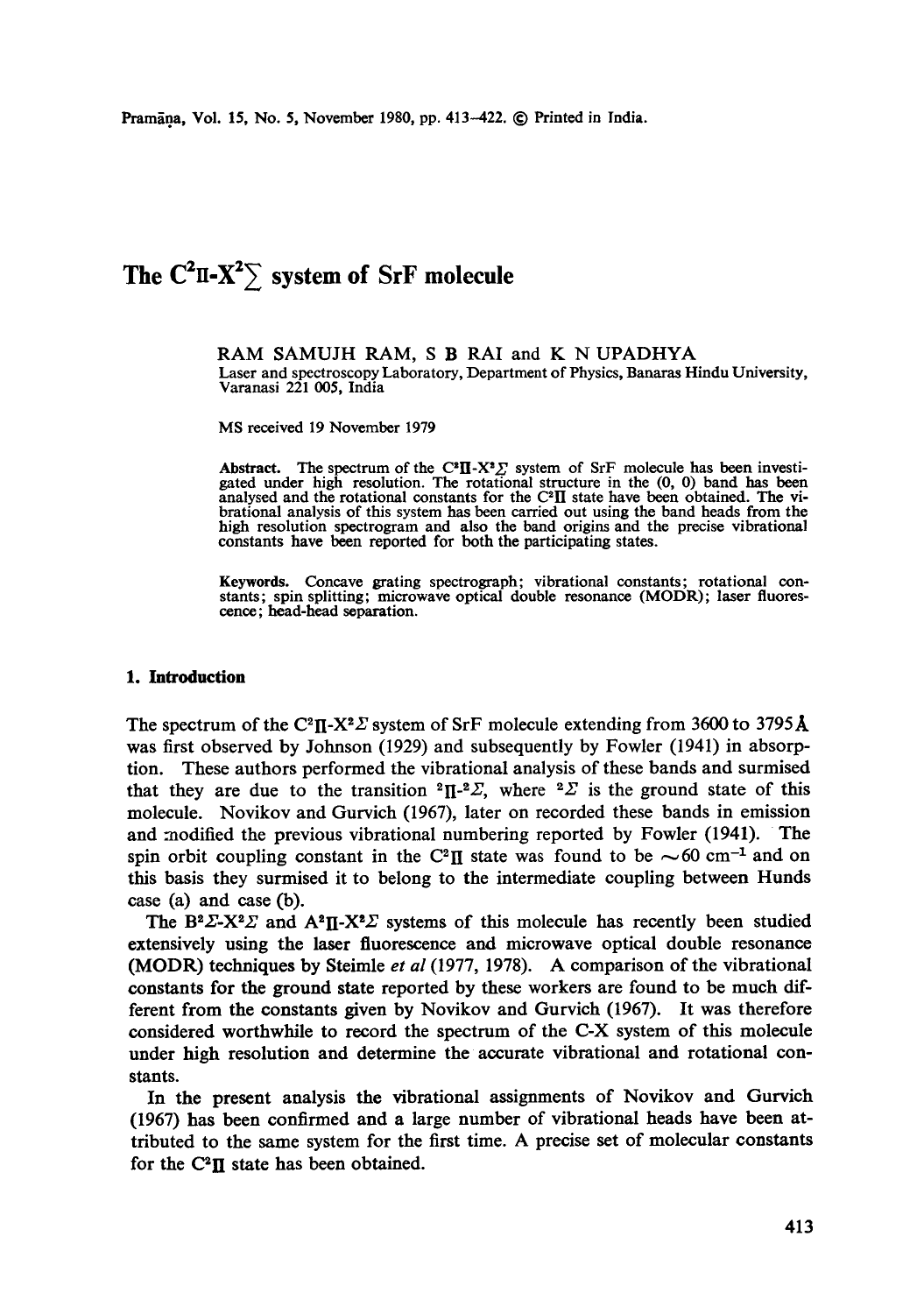## **2. Experimental**

The spectrum of the C-X system of SrF molecule was excited in a copper arc running at 220 V dc and 2.5 to 5.0 amp current. The spec-pure sample of  $S$ rF<sub>s</sub> (BDH) 99.9%) was used in excitation. The spectrum was photographed in the second order of a 10-6 meter concave grating spectrograph with 0.33  $\AA$ /mm dispersion for a period of 3 hr. Iron arc lines were used as the standard for measurement. The spectrum was measured on a comparator with  $10^{-4}$  mm least count.

Bands belonging to only two sequences *viz* (0, 0) and (0, 1) could be recorded under high resolution. Though the third sequence (1, 0) also appears under low resolution, its intensity is very poor and could not be recorded on the high resolution instrument.

#### **3. Results and discussion**

## *3.1 Description of the spectra*

Since the transition of this system is well known  ${}^{2}H {}^{2}D$  with the spin orbit coupling constant in the <sup>2</sup>II state equal to  $\sim 60$  cm<sup>-1</sup>, each band will split into two sub-bands separated by 60 cm<sup>-1</sup>. In the presence of appreciable spin splitting in the  ${}^{2}\Sigma$  state six branches are expected to be present in each sub-band. Out of these the two branches namely  ${}^S\!R_{21}$  and  $R_2$  in the  ${}^2\Pi_{3/2}$  ${}^{-2}\mathcal{L}$  sub-band and  $R_1$  and  $Q_1$  in the  ${}^2\Pi_{1/2}$  ${}^{-2}\mathcal{L}$ sub-band would form the heads, if the bands are red-degraded. A close inspection of the structure shows that all the four heads are present in each intense band in our spectrogram, whereas only a few heads could be marked in weak bands. The vibrational structure of 0-0 sequence is shown in figure 1.

There are only two series of rotational lines present in each sub-band of the (0, 0) band; however the intensity of (0, 1) band is very weak and the rotational structure in this band is not clear for measurements. The structure of only (0, 0) band could therefore be analysed.

### 3.2 *Rotational analysis*

Only two branches could be observed in the  ${}^2\Pi_{3/2}$ - ${}^2\Sigma$  sub-band as well as in the  ${}^2\Pi_{1/2}$ - ${}^2\Sigma$ sub-band. In the <sup>2</sup>II<sub>3/2</sub><sup>-2</sup>  $\sum$  sub-band the intensity of the <sup>S</sup>R<sub>21</sub> lines is too weak to be measured and the  $R_2$  branch lines appear to die out after head formation; therefore there should be four branches  $Q_2 \times R_{12}$ ,  $P_2$  and  ${}^FQ_{12}$  in the structure. However, the spin splitting in the ground state is very small  $(0.00245 \text{ cm}^{-1})$  and the spin components are expected to be resolved at very high J values. The branches in the structure are therefore expected to be  $Q_2$  and  $P_2$ . Similarly in the  ${}^2\Pi_{1/2}{}^{-2}\mathcal{L}$  sub-band only  ${}^0P_{12}$  and  $P_1$  branches are observed. The  $R_1$  branch lines are heavily overlapped by the atomic lines of strontium and the  $Q_1$  branch dies out after the head formation.

Since the rotational constants for the ground state are known accurately, J assignments of the rotational lines could be made easily. The rotational constants in the  $^{2}$ II<sub>3/2</sub><sup>-2</sup> $\chi$  sub-band were estimated by graphical method and finally refined by the least square method. However in the  ${}^2\Pi_{1/2}{}^{-2}\mathcal{Z}$  component the branches known are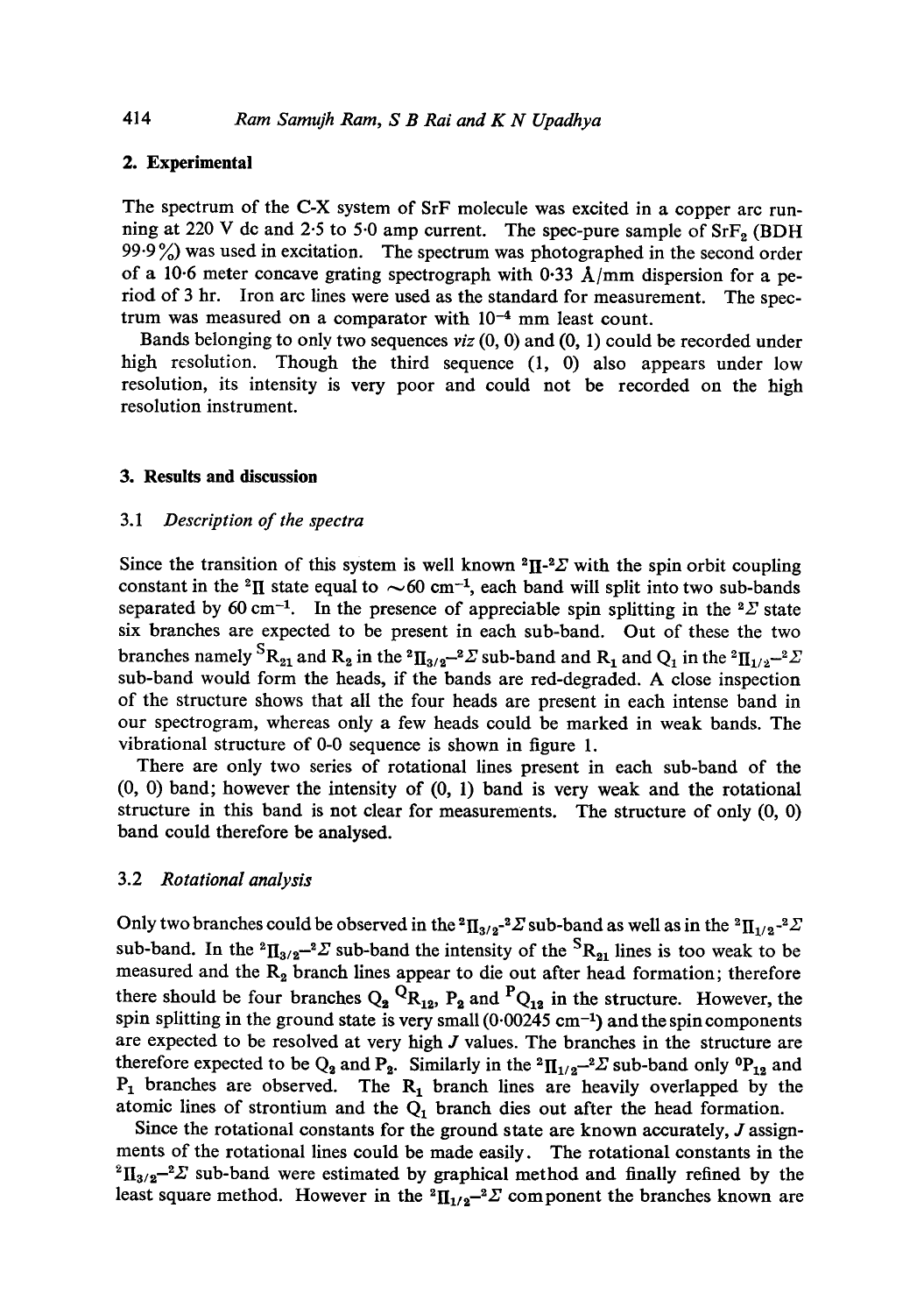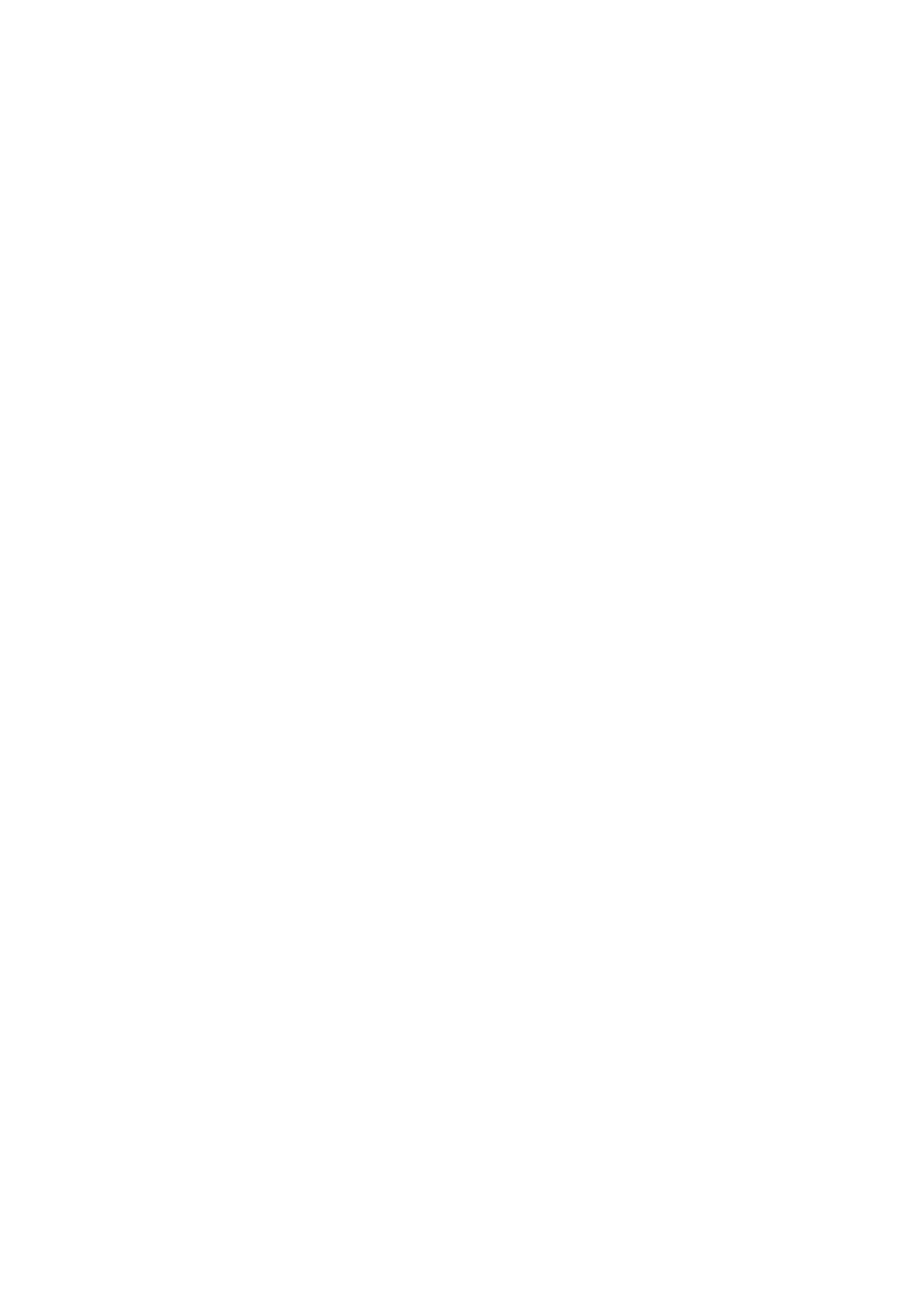${}^{0}P_{12}$  and  $P_1$ ; therefore no combination difference of these lines could be made. At the same time in this component another constant called  $\Lambda$ -doubling is expected to be effective. Hence, for the determination of molecular constants for  ${}^2\Pi_{1/2}$  component the usual method (Herzberg 1950) could not be used and we proceeded as follows:

The rotational constants for  ${}^{2}$ II<sub>1/2</sub> component were estimated using the relation

$$
B_{\text{eff}} = B_v \bigg( 1 \pm \frac{B_v}{A \Lambda} \bigg), \tag{1}
$$

and the head-head separations,

$$
R_1(H) - Q_1(H) = 2B_p^{'(1)} - q - \frac{[(4B_p^{'(1)} - \gamma'') (2B_p^{'(1)} - q)]}{(4B_p^{'(1)} - B_p'')}.
$$
 (2)

The constants thus obtained for the excited state were minutely adjusted such that they fairly reproduce the branch lines  $P_1$  and  ${}^0P_{12}$ . Final constants obtained in both the components reproduce the branch lines within our experimental error. The head-head separation calculated using the present constants in the two components is 24.33 cm<sup>-1</sup> and 37.73 cm<sup>-1</sup> which agree with the experimental values of 24.35  $cm<sup>-1</sup>$  and 37.73  $cm<sup>-1</sup>$  respectively. The rotational structure is resolved in only one band (0, 0), and therefore, we used the head-head separation data again to estimate  $a_e$  value in the excited state. Taking the head-head separation, the values of  $B''_{12}$ ,  $\gamma$  and q were determined by estimating  $B_v^{\prime(1)}$  (for  $v = 1, 2, 3, 4...$  10) and it was found that their successive differences *(i.e.*  $B_0 - B_1$ ,  $B_1 - B_2$ ,  $B_2 - B_3$ ...) are approximately of the order of 0.0014 cm<sup>-1</sup> which is the  $a_e$  value for the <sup>2</sup>II state. The equality of these differences supports the correctness of our calculation. We have also estimated the  $a'_e$  value using the Pekeris relation

$$
a_e = \frac{6(\omega_e \; x_e \; B_e^3)^{1/2} - 6B_e^2}{\omega_e},\tag{3}
$$

and obtained a value of 0.0012 cm<sup>-1</sup> which agrees with the value of  $a_e = 0.0014$  cm<sup>-1</sup>. The  $B_e$  value for C<sup>2</sup>II state now comes out to be 0.24636 cm<sup>-1</sup>.

#### 3.3 *Vibrational analysis*

Novikov and Gurvich (1967) performed the vibrational analysis of this system using their low resolution band head data. Although they used the  $Q_1$  head data, their constants for the ground state are very much different from the constants reported by Steimle *et al* (1977), which are believed to be more accurate.

In the present work we used the high resolution band head data and fitted the values of  $\Delta G'_{(v'+\frac{1}{2})}$  and  $\Delta G''_{(v'+\frac{1}{2})}$  by least square to obtain precise vibrational constants. We also included the higher order anharmonicity constants  $\omega_e y_e$  and  $\omega_e z_e$  in the  $\Delta G_{(v+\frac{1}{2})}$  equations. The vibrational constants thus obtained can be well represented by the expression

$$
v_Q(v', v'') = 27382.9296 + 452.4285 (v' + \frac{1}{2}) - 1.51049 (v' + \frac{1}{2})^2 - 0.037791 (v' + \frac{1}{2})^3 + 0.001061 (v' + \frac{1}{2})^4 - 500.55 (v'' + \frac{1}{2}) + 2.175 (v'' + \frac{1}{2})^2 - 0.0005 (v'' + \frac{1}{2})^3.
$$

**P--2**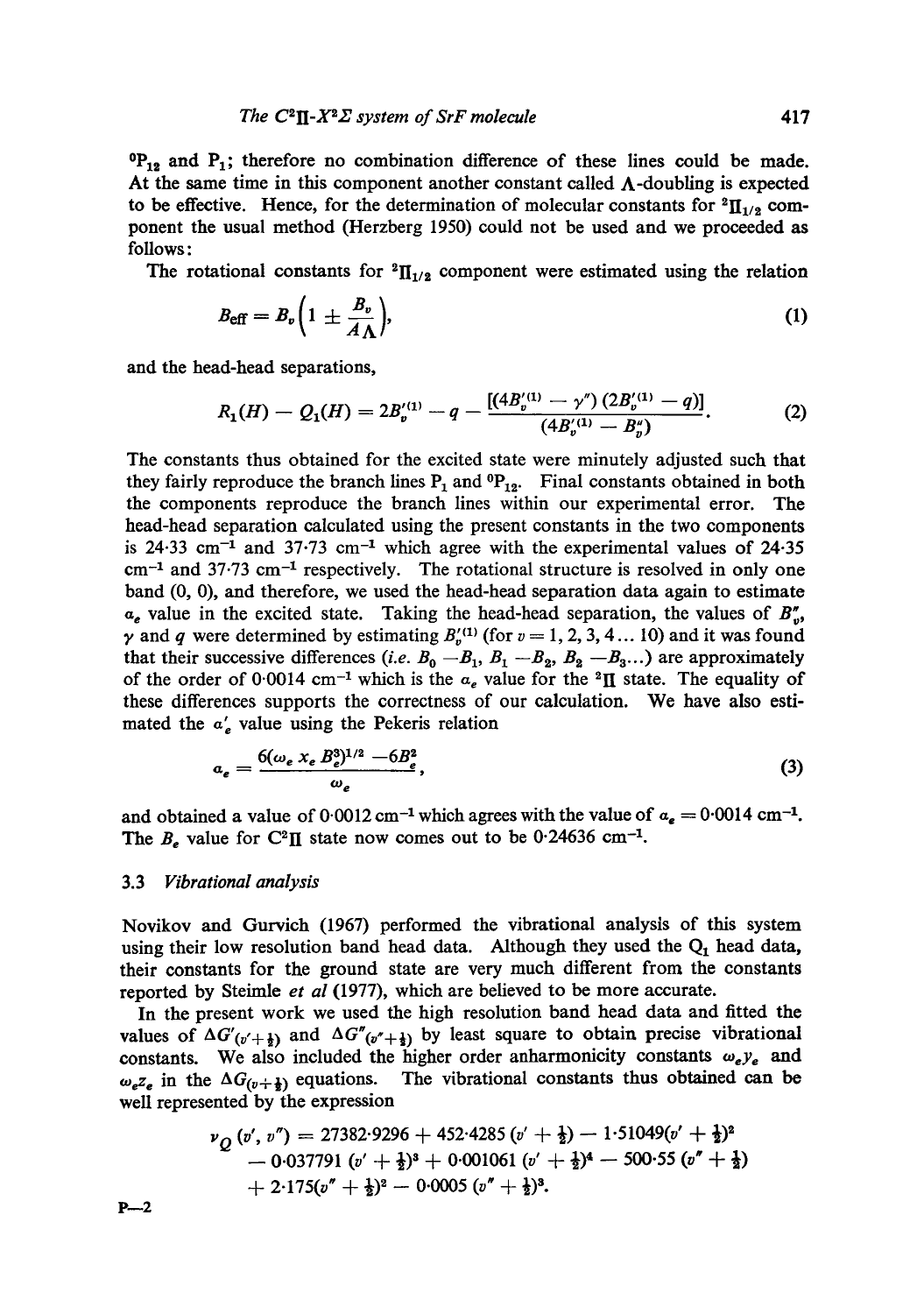## 418 *Ram Samujh Ram, S B Rai and K N Upadhya*

This equation is found to reproduce the  $Q_1$  head data within the error  $\pm$  0.1 cm<sup>-1</sup>. However the constants for the  $X^2\Sigma$  state thus obtained differ from the constants reported by Steimle *et al* (1977). The reason for this descrepancy is that the Q heads in different bands are formed at different J values; therefore, even if one uses the most accurate band head data, the vibrational constants thus determined will differ from the true equilibrium constants. Therefore no great weight can be attached to the constants determined by fitting the band head data. The band origins are therefore essential to obtain reliable values of the vibrational constants. We have therefore calculated the band origins of a large number of bands using the head origin separation formula for  $Q_1$  heads,

$$
\nu_{Q_1}(H) - \nu_0 = \frac{q}{4} + \frac{\gamma''}{4} + \frac{B_v''}{4} - \frac{\left(B_v'^{(1)} + \frac{q}{2} - \frac{\gamma''}{2}\right)^2}{4(B_v'^{(1)} - B_v'')}
$$
\n(4)

 $B<sub>v</sub><sup>'(1)</sup>$  and  $B''<sub>v</sub>$  are the rotational constants for different levels.

The origin of different bands, thus calculated were used to determine  $\Delta G'(\nu'+\frac{1}{2})$ and  $\Delta G''(v''+\frac{1}{2})$  values. These values were finally fitted by the least squares procedure again. The expression thus obtained is,

$$
\nu_0(v', v'') = 27379.4173 + 454.2245 (v' + 1/2) - 1.6532 (v' + 1/2)^2
$$
  
-0.01516 (v' + 1/2)<sup>3</sup>+0.000256(v' + 1/2)<sup>4</sup>-501.92 (v'' + 1/2)  
+2.1651 (v'' + 1/2)<sup>2</sup>-0.00473 (v'' + 1/2)<sup>3</sup>+0.00003 (v'' + 1/2)<sup>4</sup>. (5)

The ground state vibrational constants thus obtained are  $\omega_{e}'' = 501.92$  cm<sup>-1</sup> and  $\omega_{\epsilon}'' x_{\epsilon}'' = 2.1651$  cm<sup>-1</sup>, which are within the experimental error limit of the earlier values  $\omega_e'' = 502.4(7)$  cm<sup>-1</sup> and  $\omega_e'' x_e'' = 2.27(13)$  cm<sup>-1</sup>, obtained by Steimle *et al* (1977) using laser fluorescence excitation technique. This supports the correctness of our analysis and the values of vibrational and rotational constants.

# 3.4 *Electron configuration*

The ground state of SrF molecule according to molecular orbital theory can be given as,

$$
(z\sigma)^2\left(\omega\pi\right)^4\left(y\sigma\right)\ldots^2\mathcal{L}^+\tag{6}
$$

few low lying excited states of this molecule are,

$$
(z\sigma)^2 \left(\omega \pi\right)^4 \left(n p \pi\right) \ldots^2 \Pi \tag{7}
$$

$$
(z\sigma)^2 \left(\omega \pi^4\right) \left(n p \sigma\right) \ldots^2 \Sigma \tag{8}
$$

$$
(z\sigma)^2 \left(\omega \pi\right)^3 \left(\gamma \sigma\right) \left(n p \sigma\right) \ldots^2 \Pi,^2 \Pi,^4 \Pi \tag{9}
$$

Here  $(y\sigma)$  orbital is of nonbinding nature and is localised on the 5s orbital of Sr. Excitation of an electron from  $(y\sigma)$  to  $np\pi$  which in the present case is also a nonbonding type and mainly localised on  $5p$  orbital of Sr gives a  $2\Pi$  state of nearly same frequency. A similar case is with  $(np\sigma)$  configuration which gives a <sup>2</sup> $\Sigma$  state. These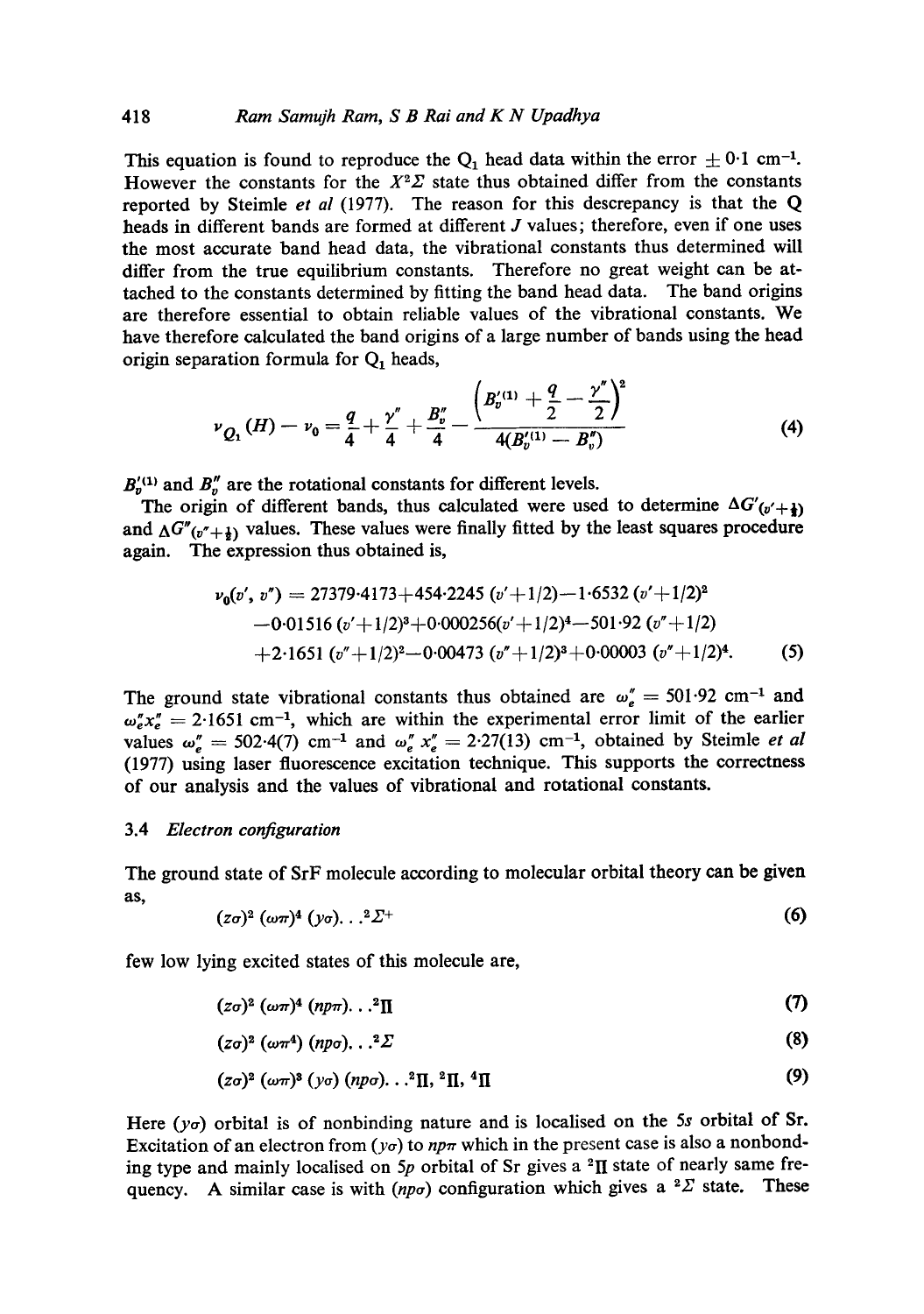states are represented by A and B states of this molecule. The excitation of an electron from bonding orbital  $(\omega\pi)^4$  to nonbonding orbital *(np<sub>o</sub>)* should give a decrease in the frequency. The  $C^2\Pi$  state of this molecule perhaps arises from this configuration.

# **4. Conclusion**

The high resolution spectrogram enabled us to mark many new heads in known bands which could not be marked by Novikov and Gurvich (1967). The measurements of many bands given by Fowler (1941) and Novikov and Gurvich (1967) were improved even upto few wavenumbers. The vibrational assignments of  $R_1$  head in  $(4, 4)$ ,  $(5, 5)$  and  $(6, 6)$  bands made by Novikov and Gurvich  $(1967)$  were found incorrect. Actually they are  $R_2$  heads of  $(5, 5)$ ,  $(6, 6)$  and  $(7, 7)$  bands. The wavenumbers of different heads alongwith their band origins  $(v_0^{(1)})$  are given in table 1. The regularity in  $\Delta G$  values supports our analysis. The wavenumber of rotational lines alongwith their J assignments are given in table 2 and the molecular constants for the two states are given in table 3. The rotational and vibrational constants reported by different workers are also compared in the same table. One can see that the present molecular constants are in good agreement with the constants reported by the laser fluorescence technique (Steimle *et al* 0977)), whereas they are much different from the values reported by Novikov and Gurvich (1967). For the first time we could report the  $B_e$ ,  $a_e$  and  $\Lambda$ -doubling in the C<sup>2</sup>II state of this molecule. These constants are found to reproduce the branch lines, band heads as well as the head-head separation to within  $\pm 0.1$  cm<sup>-1</sup>.

| Band   | Head                                                                         | Frequency                                                | Origin           | Band     | Head                                                                                                 | Frequency                                        | Origin       |
|--------|------------------------------------------------------------------------------|----------------------------------------------------------|------------------|----------|------------------------------------------------------------------------------------------------------|--------------------------------------------------|--------------|
| (0, 0) | $\mathbf{^{S}R_{21}}$<br>$R_{2}$<br>$\mathbf{R}_{1}$<br>$Q_1$                | 27457.46<br>$27419 - 73$<br>27383.38<br>27359-03         | 27355.69         | (6, 6)   | ${}^{\ast \texttt{S}} \texttt{R}_{\texttt{?1}}$<br>$*_{R_2}$<br>$\boldsymbol{R_1}$<br>$\mathbf{Q}_1$ | 27192-48<br>27159-98<br>$27114 - 23$<br>27089.59 | 27086.05     |
| (1, 1) | ${}^5R_{21}$<br>R,<br>$\mathbf{R}_1$<br>$\mathbf{Q}_1$                       | $27411 - 50$<br>27372-28<br>27335.07<br>$27312 \cdot 12$ | 27312.12         | (7, 7)   | ${}^{\star \texttt{S}} \texttt{R}_{\texttt{11}}$<br><b>*R</b> ,<br>*R,<br>$Q_{1}$                    | 27149.58<br>27118-87<br>27071.73<br>27046-60     | 27043.00     |
| (2, 2) | ${}^{\mathbf{S}}\mathbf{R}_{\mathbf{31}}$<br>R,<br>$R_{1}$<br>$\mathbf{Q_1}$ | 27365.94<br>27330-35<br>27290.32<br>27266.32             | $27263 \cdot 10$ | (8, 8)   | ${}^{\ast}{}^{\mathbf{S}}\mathbf{R}_{\mathbf{21}}$<br>*R,<br>*R,<br>$Q_{1}$                          | 27106-65<br>$27077 - 60$<br>27029.00<br>27003.98 | 27000-29     |
| (3, 3) | $S_{R_{21}}$<br>R,<br>$R_{1}$<br>$\mathbf{Q}_1$                              | 27322.69<br>$27287 - 18$<br>27244.95<br>27221.32         | 27218.03         | (9, 9)   | ${}^{\star \texttt{S}}\texttt{R}_{\texttt{21}}$<br>*R,<br>$\boldsymbol{R}_1$<br>$\mathbf{Q}_1$       | $27063 - 40$<br>27037-46<br>26986.30<br>27961-52 | $26957 - 73$ |
| (4, 4) | ${}^{\ast}\mathbf{S}_{\mathbf{R_{21}}}$<br>*R,<br>*R,<br>$\mathbf{Q_1}$      | 27280-04<br>27244.00<br>27199.96<br>27176-76             | 27173.40         | (10, 10) | ${}^{\ast}{}^{\mathbf{S}}\mathbf{R}_{\mathbf{a}\mathbf{1}}$<br>*R,<br>$\mathbf{R_{1}}$<br>$Q_1$      | 27020-35<br>26997-60<br>26919.50                 |              |

**Table 1.** Vibrational assignment of the band heads in the  $C^2I - X^2Z$  system of SrF molecule  $(cm<sup>-1</sup>)$ .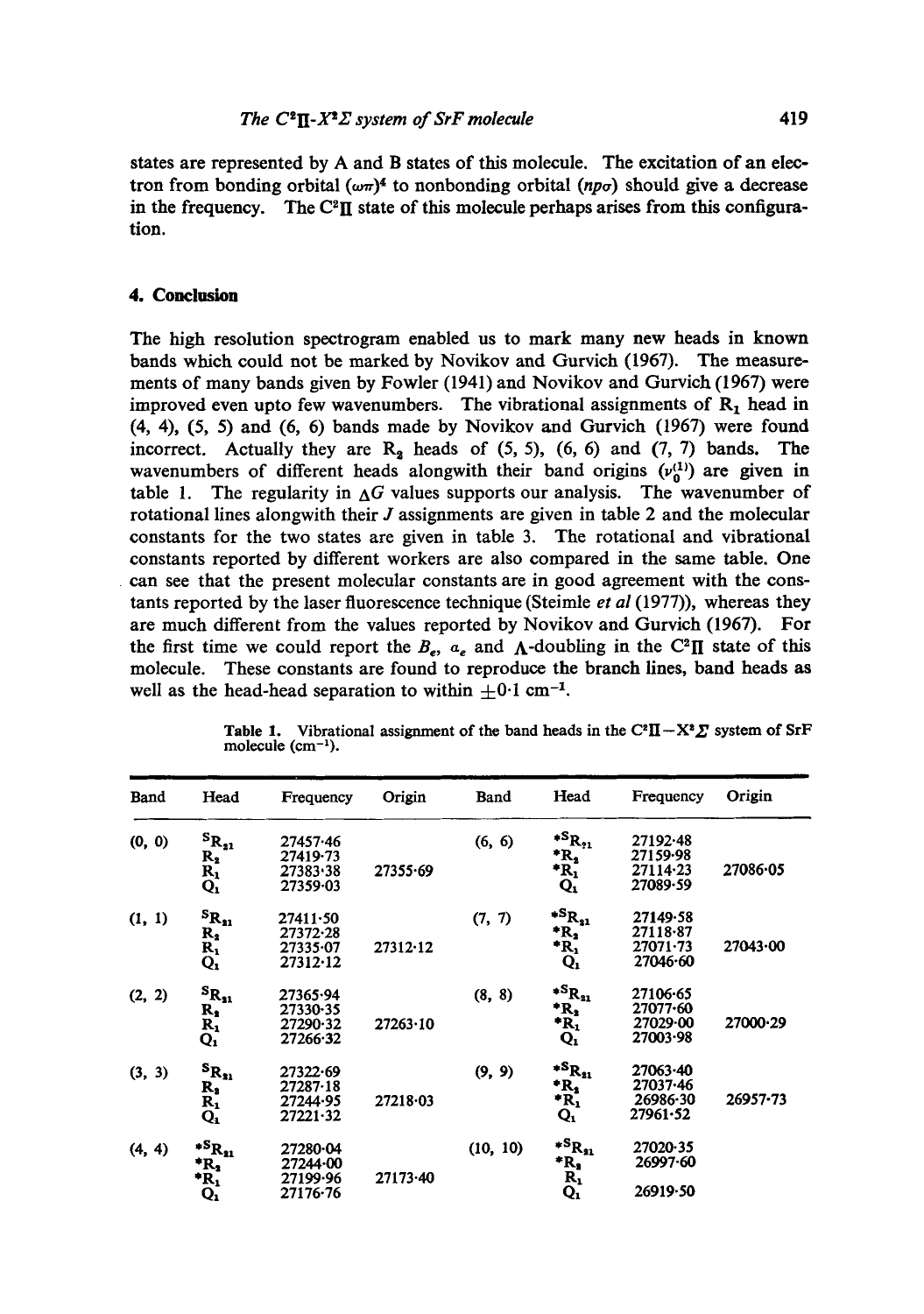| Band     | Head                                                                                | Frequency Origin                                 |          | Band     | Head                                                                          | Frequency Origin                     |          |
|----------|-------------------------------------------------------------------------------------|--------------------------------------------------|----------|----------|-------------------------------------------------------------------------------|--------------------------------------|----------|
| (5, 5)   | ${}^{\ast}\mathbf{S}_{\mathbf{R_{21}}}$<br>$R_2$<br>$^*R_1$<br>$Q_1$                | 27237·00<br>27201.58<br>27156.29<br>$27133 - 01$ | 27129.58 | (11, 11) | ${}^{\mathbf{S}}\mathbf{R_{21}}$<br>$R_{2}$<br>$R_{1}$<br>$\mathbf{Q_1}$      | 26878.05                             |          |
| (0, 1)   | ${}^{\mathbf{S}}\mathbf{R}_{31}$<br>$R_{2}$<br>$R_{1}$<br>$\mathbf{Q_1}$            | 26886-65<br>26862.58                             | 26858.09 | (6, 7)   | $\mathbf{s}_{\mathbf{R_{21}}}$<br>$R_{2}$<br>$R_{1}$<br>$Q_{1}$               | $26687 - 77$<br>26654•19<br>26619.42 | 26613.80 |
| (1, 2)   | ${}^{\mathbf{S}}\mathbf{R}_{21}$<br>$R_{2}$<br>$\mathbf{R}_1$<br>$\mathbf{Q_1}$     | 26846.65<br>26820.31                             | 26815.68 | (7, 8)   | ${}^5R_{21}$<br>$\mathbf{R}_{2}$<br>$R_{1}$<br>$Q_1$                          | 26649.28<br>$26617 - 21$<br>26580-79 | 26574.90 |
| (2, 3)   | $\mathbf{s}_{\mathbf{R_{21}}}$<br>$\boldsymbol{R_3}$<br>$\mathbf{R_{1}}$<br>$Q_{1}$ | $26852 - 78$<br>26807.13<br>26778.71             | 26773.92 | (8, 9)   | $\mathbf{^{S}R_{21}}$<br>$^*R_2$<br>$R_{1}$<br>$Q_{1}$                        | 26609.47<br>26580.06<br>26542.40     | 26526-20 |
| (3, 4)   | $\mathbf{^{S}R_{s1}}$<br>*R,<br>$\mathbf{R}_{1}$<br>$Q_{1}$                         | $26811 - 45$<br>$26768 - 73$<br>26738.02         | 26733.05 | (9, 10)  | $\mathbf{^{S}R_{21}}$<br>$\mathbf{R}_{2}$<br>$R_1$<br>$\mathbf{Q}_1$          | 26570.04<br>26544.77<br>$26504 - 41$ | 26497.86 |
| (4, 5)   | $\mathbf{s}_{\mathbf{R_{21}}}$<br>*R,<br>$R_{1}$<br>$Q_{1}$                         | 26770.00<br>26730-00<br>26698.35                 |          | (10, 11) | ${}^{\text{S}}\text{R}_{21}$<br>$^{\ast}$ R $_{2}$<br>$R_1$<br>$\mathbf{Q_1}$ | 26531.53<br>26509.30<br>26466.00     |          |
| (5, 6)   | $\mathbf{s_{R_{21}}}$<br>$*_{R_2}$<br>$\mathbf{R}_{1}$<br>$\mathbf{Q}_1$            | 26728.30<br>26692.12<br>$26658 - 43$             | 26653.05 | (11, 12) | $\mathbf{s_{R_{21}}}$<br>*R,<br>$R_{1}$<br>$\mathbf{Q}_1$                     | 26493.52<br>26474.60<br>26428.10     |          |
| (12, 13) | $\mathbf{s}_{\mathbf{R_{21}}}$<br>*R,<br>$R_1$<br>$Q_{1}$                           | 26456.05<br>26439.60<br>$26391 - 73$             |          | (14, 15) | ${}^{\mathbf{S}}\mathbf{R_{21}}$<br>$R_{2}$<br>$R_{1}$<br>$Q_1$               | 26371.96<br>26319-35                 |          |
| (13, 14) | $\mathbf{s}_{\mathbf{R_{21}}}$<br>$R_{2}$<br>$\mathbf{R}_{1}$<br>$Q_1$              | 26405.40<br>$26355 - 48$                         |          | (15, 16) | ${}^{\bf S}{\bf R}_{21}$<br>$R_{2}$<br>$R_{1}$<br>$Q_1$                       | 26338-26<br>26283.85                 |          |

Table 1. *(Contd.)* 

\*Newly observed heads.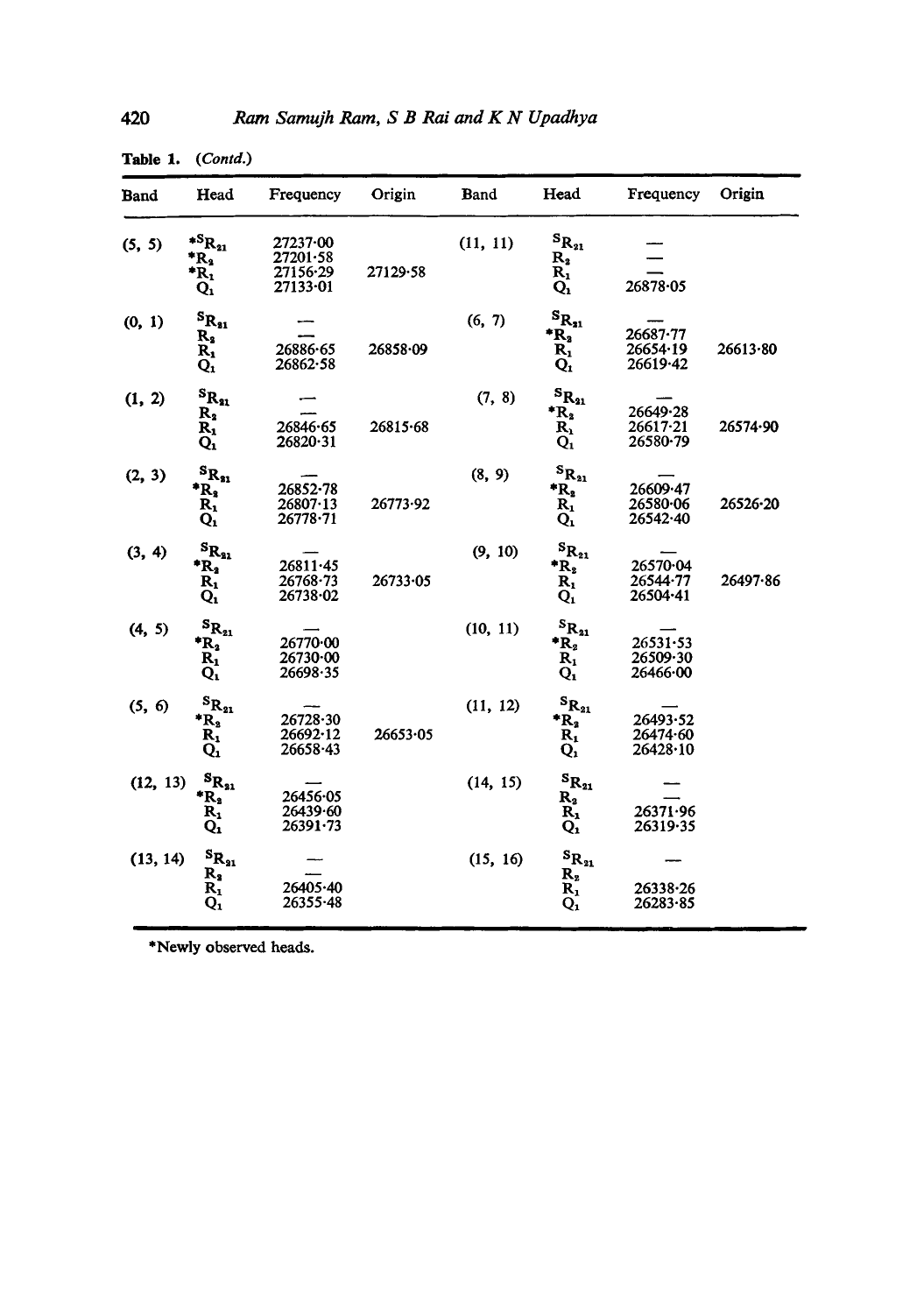| J                                              | $P_1(J)$                                                 | ${}^{\rm o} \! P_{\rm 12}(J)$                         | $P_2(J)$                                             | $Q_{\rm s}(J)$                                        |  |
|------------------------------------------------|----------------------------------------------------------|-------------------------------------------------------|------------------------------------------------------|-------------------------------------------------------|--|
| 6.5<br>7.5<br>8.5<br>9.5<br>$10-5$<br>$11-5$   |                                                          | 27350-38<br>49.54<br>48.75<br>47.98<br>47.38<br>46.28 |                                                      |                                                       |  |
| $12-5$<br>13.5<br>14.5<br>$15 - 5$             |                                                          | 45.39<br>44.52<br>43.65<br>42.76                      |                                                      |                                                       |  |
| 16.5<br>17.5<br>18.5<br>19.5<br>20.5           |                                                          | 41.79<br>41.17<br>40.06<br>38.96<br>$38 - 11$         |                                                      |                                                       |  |
| 21.5<br>22.5<br>23.5<br>24.5<br>25.5           |                                                          | $37 - 05$<br>36.11<br>$35 - 18$<br>34.15<br>$33 - 26$ | 27397.25<br>$96 - 40$<br>95.53<br>94.65<br>$93 - 70$ |                                                       |  |
| 26.5<br>$27 - 5$<br>$28 - 5$<br>29.5<br>30.5   |                                                          | 32.26<br>$31 - 23$<br>28.10                           | 92.85<br>91.82<br>90.94<br>90.01<br>89.00            |                                                       |  |
| $31-5$<br>32.5<br>33.5<br>$34 - 5$<br>$35 - 5$ | 27342.92<br>42.35<br>41.81<br>41.25<br>$40-70$           | 27.06<br>26.86                                        | $88 - 05$<br>87.22<br>86.10<br>$85 - 25$<br>84.15    |                                                       |  |
| $36 - 5$<br>37.5<br>$38 - 5$<br>39.5<br>40.5   | 27340.06<br>39.38<br>$38 - 86$<br>$38 - 22$<br>$37 - 55$ |                                                       |                                                      |                                                       |  |
| 41.5<br>42.5<br>43.5<br>44.5<br>45.5           | $36 - 82$<br>36.12<br>$35 - 43$<br>34.89<br>34.05        |                                                       |                                                      | 27396.60                                              |  |
| 46.5<br>47.5<br>48.5<br>49.5<br>$50 - 5$       | 33.41<br>32.65<br>$31 - 93$<br>$31 - 26$<br>$30 - 52$    |                                                       |                                                      | 96.05<br>95.44<br>94.80<br>94.28<br>$93 - 75$         |  |
| 51.5<br>52.5<br>53.5<br>54.5<br>55.5           | $29 - 79$<br>28.95<br>$28 - 10$<br>$27 - 43$<br>25.86    |                                                       |                                                      | 93.18<br>$92 - 48$<br>$91 - 85$<br>$91 - 23$          |  |
| 56.5<br>$57 - 5$<br>58.5<br>59.5<br>60.5       | $26 - 76$<br>25.00<br>24.27<br>$23 - 32$<br>22.48        |                                                       |                                                      | $90 - 05$<br>89.44<br>88.92<br>$88 - 20$<br>$87 - 60$ |  |
| 61.5<br>62.5<br>63.5                           |                                                          |                                                       |                                                      | 86.98<br>86.30<br>$85 - 52$                           |  |

**Table 2. Vacuum wavenumbers and J assignments of the rotationa lines in the**   $(0, 0)$  band  $(\nu_{\infty}^{+1}) = 27359.69$  cm<sup>-1</sup> and  $\nu_{\infty}^{+1} = 27414.88$  cm<sup>-1</sup>).